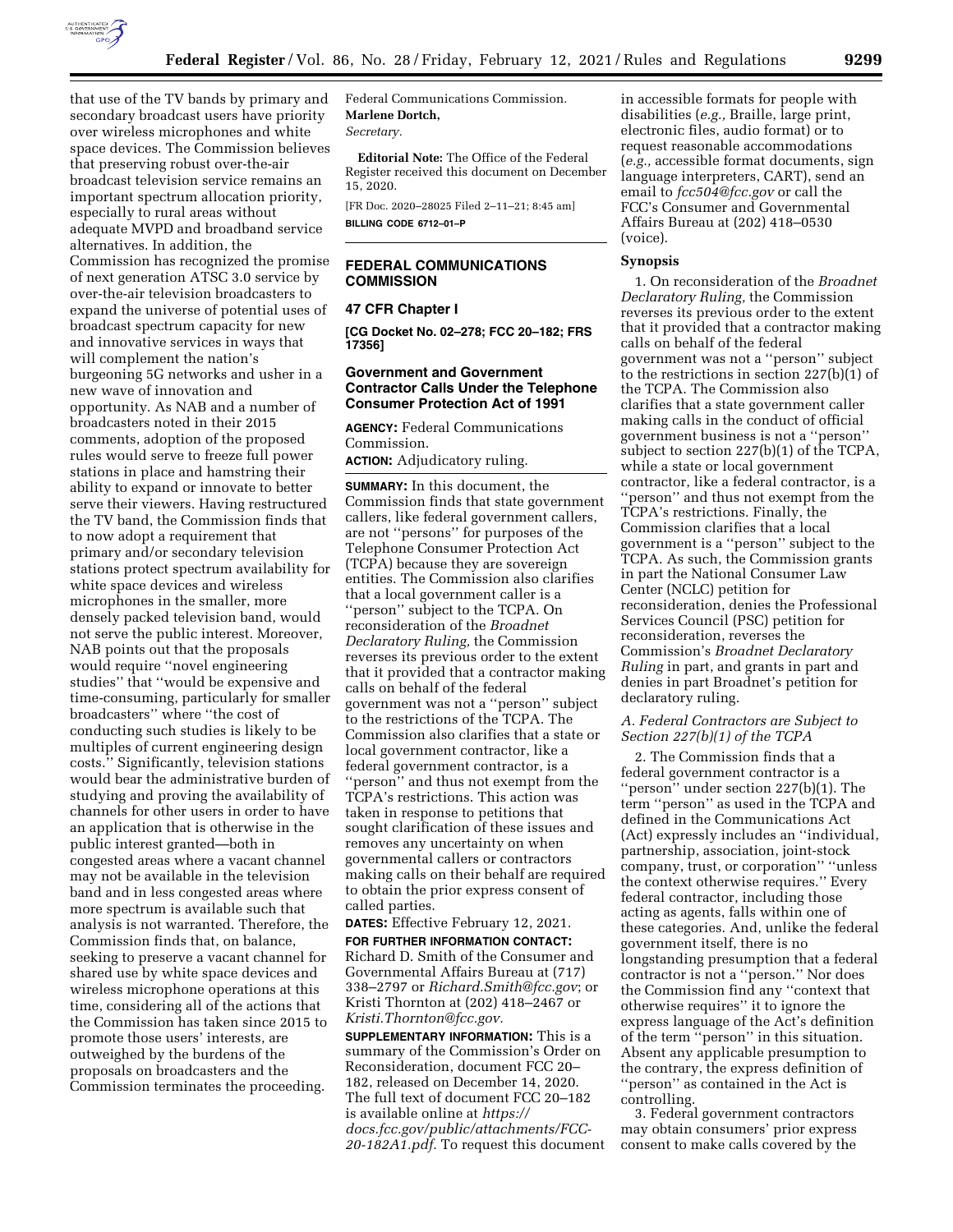TCPA. Such contractors may also qualify for forms of derivative immunity when making calls on behalf of the federal government—the Commission does not alter or impair the ability of contractors to invoke derivative immunity from liability when making calls on behalf of the federal government.

4. In this document, the Commission finds that it incorrectly applied precedent on agency to federal government-contractor relationships in the *Broadnet Declaratory Ruling.*  Specifically, the Commission grounded its decision in the *DISH Declaratory Ruling,* which pertained to a *nongovernmental* ''person'' subject to the TCPA and whether it is vicariously liable for the actions of its *nongovernmental* agents. As a result, the Commission finds that precedent does not bear on the issues here—which callers are TCPA ''persons''—but instead involved principals and agents that were undoubtedly ''persons.''

5. *Maker of the Call.* In this document, the Commission finds that a federal contractor may be able to avoid liability under the TCPA if it is not the ''maker of the call.'' The Commission previously clarified that a caller may be found to have made or initiated a call in one of two ways: First, by ''tak[ing] the steps necessary to physically place a telephone call''; and second, by being ''so involved in the placing of a specific telephone call as to be directly liable for making it.'' The Commission stated that, in determining the maker of the call, it would consider ''the totality of the facts and circumstances surrounding the placing of a particular call to determine: (1) Who took the steps necessary to physically place the call; and (2) whether another person or entity was so involved in placing the call as to be deemed to have initiated it, considering the goals and purposes of the TCPA.''

6. In this document, the Commission states that it will continue to apply this analysis to assess TCPA liability of parties, including government contractors, on a case-by-case basis. Based on these fact-specific criteria, Broadnet states that its ''government customers, and not Broadnet, make all decisions regarding whether to make a call, the timing of the call, the call recipients, and the content of the call.'' It further states that its ''government customer takes the steps physically necessary to initiate a telephone town [hall] call," while Broadnet's role is to ''manage the technical aspects of the service and to ensure that its customers do not use the platform unlawfully.''

7. The Commission finds that Broadnet is not the maker of the call, but rather that Broadnet's government client is the maker of the call because that government client is so involved in placing the call as to be deemed to have initiated it.

#### *B. State Governments and State Government Contractors*

8. The Commission clarifies that state government callers in the conduct of official business likewise do not fall within the meaning of ''person'' in section 227(b)(1), while state contractors, like their federal counterparts, are ''person[s]'' under that provision. As the Commission has noted, there is a ''longstanding interpretive presumption'' that the word 'person' does not include the sovereign . . . [except] upon some affirmative showing of statutory intent to the contrary.'' The Supreme Court has confirmed that this presumption is applicable to state governments. Moreover, neither the TCPA nor the Communications Act defines ''person'' to include state governmental entities.

9. This clarification is limited to calls made by state government callers in the conduct of official business and does not exempt other types of calls made by state officials, such as those related to campaigns for re-election. Nevertheless, the Commission encourages state governments to make efforts to honor consumer requests to opt out of such exempted calls to minimize any consumer privacy implications.

10. The Commission states that it is limiting its interpretation of ''person'' as excluding state governments to the specific statutory provision before it: Section 227(b)(1) of the TCPA. As in the *Broadnet Declaratory Ruling,* the Commission makes no finding with respect to the meaning of ''person'' as used elsewhere in the Act.

11. For the same reasons the Commission found federal contractors are ''persons'' under section 227(b)(1) of the TCPA, the Commission now finds that contractors acting on behalf of state governments are likewise ''persons.'' Such contractors fall within the express language of the Communications Act's definition of ''person'' and it finds no compelling argument to the contrary. As with federal contractors, this ruling leaves it to the courts to apply the body of existing immunity law to state contractors and to make determinations of derivative immunity on a case-bycase basis.

#### *C. Local Governments and Local Government Contractors*

12. The Commission clarifies that local government entities, including counties, cities, and towns, are

''persons'' within the meaning of section 227(b)(1) and are, therefore, subject to the TCPA. Specifically, the Commission finds that the definition of ''person'' encompasses local governments because they are not sovereign entities and have generally been treated as persons subject to suit. In addition, the Commission finds that, even if the definition of ''person'' is ambiguous as applied to local governments, the underlying policy goals and legislative history of the TCPA support a finding that TCPA restrictions apply to local government entities.

13. The law has long recognized that a municipal corporation is a local political entity, such as a city or town, formed by charter from the state. Municipal corporations, like private corporations, have been ''treated alike in terms of their legal status as *persons*  capable of suing and being sued.'' ''The archetypal American corporation of the eighteenth century [was] the municipality,'' and local governments generally are incorporated under state law and operate pursuant to a charter outlining their incorporation. The Commission further notes that all states have adopted some form of municipal corporate structure and that the federal government often treats incorporated and non-incorporated areas similarly.

14. The Commission finds that the lack of any clear indication that Congress intended to exclude local governments from the TCPA is evidence that Congress intended such government entities to fall under its purview.

15. The Commission further finds that the underlying goals and legislative history of the TCPA separately show that Congress intended local governments to be subject to the law's restrictions. Congress' intent to prohibit nuisance calls to consumers is instructive in the Commission's interpretation of any ambiguity within the statute. Because of Congress' clear intent to protect consumers, the Commission interprets any ambiguity to the benefit of the consumer.

16. The Commission also clarifies that a local government contractor is a ''person,'' as that term is used in section 227(b)(1) of the TCPA. Because local governments and their contractors are 'persons," they are subject to section 227(b)(1) of the TCPA and must abide by the requirements contained therein, including obtaining prior express consent when making autodialed or artificial or prerecorded voice calls to certain types of telephone numbers such as wireless numbers.

17. As with other ''persons'' subject to the TCPA, local governments and their